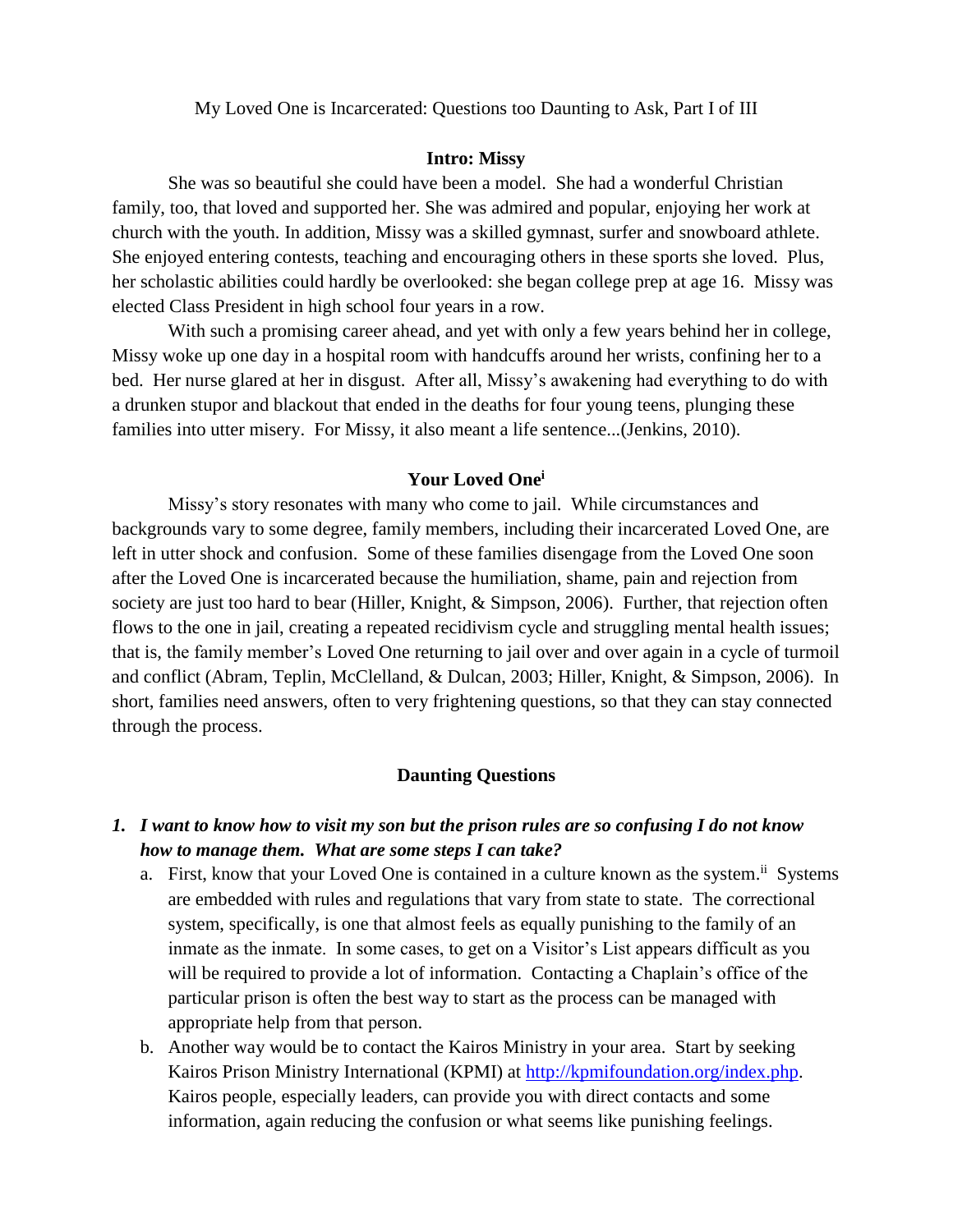- c. Submit your application to the proper authorizing body (from prison to prison, this body can vary). Make sure you fill out all information accurately. Providing faulty data can result in delays toward obtaining visits.
- d. While there are no guarantees that you will encounter a friendlier ride toward getting on a Visitor's List, you can know that perseverance is probably your best strategy toward making that happen. Remember, too, certain limitations can occur, such as a restricted number of visitors allowed, time constraints (times for a visit), or even special rules you must follow. Plus, if you already are a volunteer in a prison, you are typically not allowed to visit particular inmates. Therefore, contacting the ministry or Chaplain of the local prison (for which you want to become a regular visitor) is a great start. Remember, too: you will be subject to searches, sometimes removal of garments (in front of a same sex officer and in a private location) and often enter a visiting area under very strict surveillance.

## *2. What type of ID do I have to have to get into visit?*

- a. Many of the following are acceptable (note each must have photo):
	- $\checkmark$  A driver's license (from any state)
	- $\checkmark$  A Department of Motor Vehicle identification card (from any state) An armed forces identification card
	- $\checkmark$  A United States Department of Justice Immigration and Customs Enforcement (ICE) identification card
	- $\checkmark$  A United States passport with photo or a foreign passport
	- $\checkmark$  Foreign consulates can also be acceptable in some locations (always check at the prison for what type of ID is required).

# *3. My Loved One seemed to be in trouble most of his life, and now, even farther away than ever. Where can I get help?*

- a. There is a considerable amount of help from KPMI (see link above). Reaching out to this organization is a wise first step as there are several groups that reach out to people just like you. In fact, there are retreat weekends for the family members of inmates to help the whole family (not just the inmate) through the crisis, also providing a new support system to carry them through what seems to be the bleakest moments of life. They can also assist you with your own needs at the time. Finding new avenues outside of the support systems you currently have makes KPMI specifically unique to what you are experiencing. As I often tell inmates: do not wait until your hands weigh 500 pounds before calling or emailing for help.
- b. Sometimes, it is possible to find support groups in your area. Reaching out to these programs is a way of getting more information. KPMI often provides support after the retreat weekends. This support can seem like support groups and tend to be most effective, especially when talking with others who, like you, are struggling with a similar situation.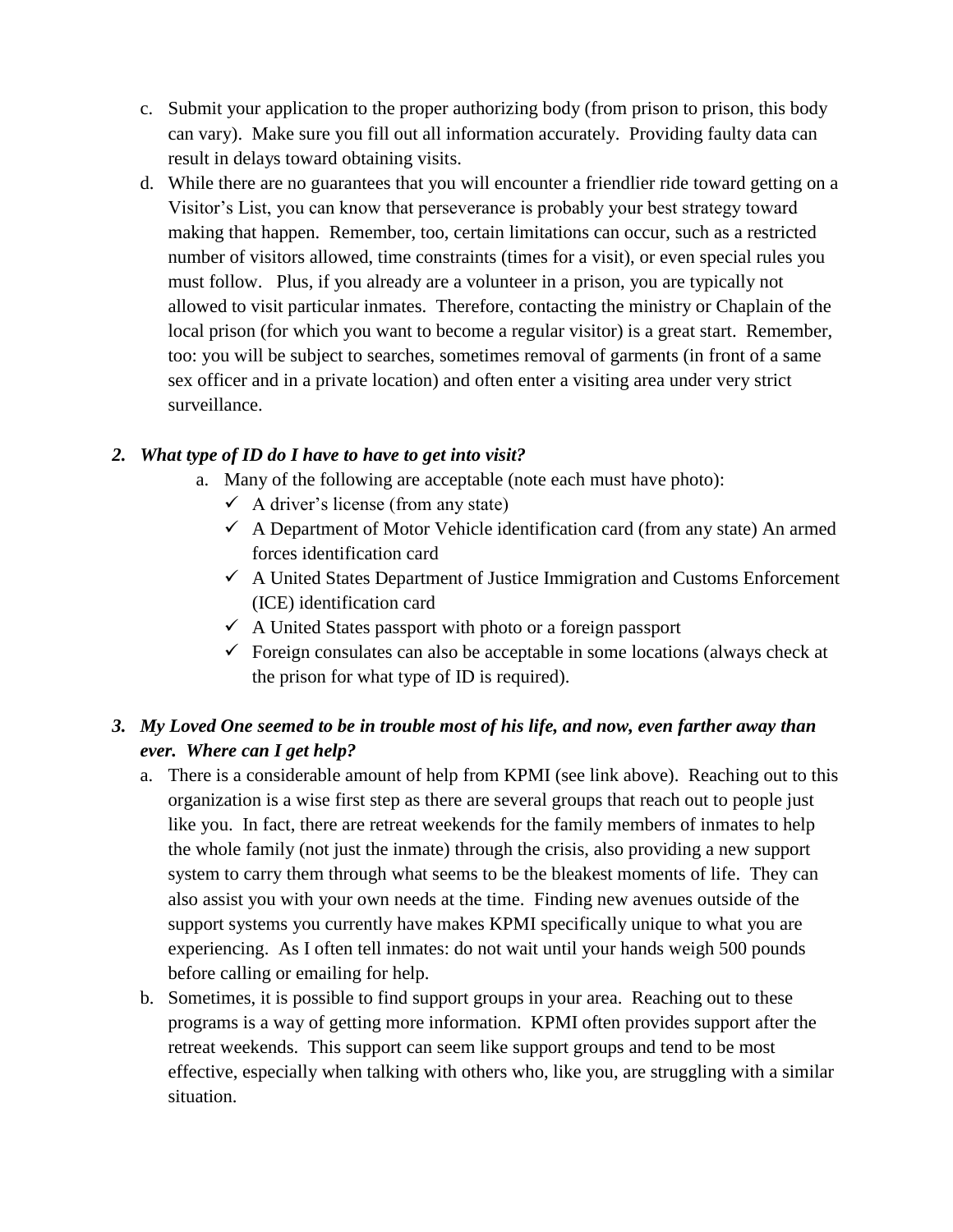- c. Local churches, too, can be of help. Reach out to your pastors, those who might also be involved in a prison ministry in the church or read materials, books and the like (3d below). Every source can be helpful!
- d. Attend lectures at universities or colleges that offer instruction in criminal justice. You can also glean from the professors who teach criminal justice or are involved with it (like author of this article is!).

## *4. What is contraband? How do we learn this new prison language?iii*

- a. This question is one that every family member should ask but do not always about such information sufficiently to even ask the question. Contraband is anything considered an illegal substance in prison, such as gum, a cell phone, drugs, weapons (even pocket knives), alcohol and the like that enters a prison without permission. Check the local prison's website for what constitutes contraband.
- b. Believe it or not, the greatest amount of contraband comes from visitors! Once, for example, a woman brought drugs to her husband in a baby's diaper. Yes, the people do get that sinister when it comes to getting drugs to an inmate.
- c. As far as understanding the language, read books from former prisoners. One of my favorites is K.C. Carceral's, *Behind a Convict's Eyes.* Another favorite is Ralph Reagan's *Fallen, Felon, and Finally Faith*. There are dozens more, where former inmates explain how they were involved in crime, why and what prison is/was like, and how they stopped going back again and again. K.C. Carceral, for example, digs into the language. Ralph Reagan talks all about his salvation experience behind bars!
- d. You can also acquire prisoner writings. For instance, Prisoner to Prisoner [\(https://kohlbrand.wordpress.com/2012/08/05/prisoner-to-prisoner-daily-devotional/\)](https://kohlbrand.wordpress.com/2012/08/05/prisoner-to-prisoner-daily-devotional/) and other devotional sources, such as supplied by The Daily Bread [\(http://www.ourdailybreadmissions.org/Prison%20Resources.htm\)](http://www.ourdailybreadmissions.org/Prison%20Resources.htm). These sources are great ways to see the growth and encouragement that often emerges in prisoners with long-term treatment and group support. Still, in some cases, be prepared: such materials can get very graphic or difficult to read given some of the tragic stories and strong language. Regardless, what is absolutely profound about each of these books is that they are filled with incredible stories of prisoners fighting insurmountable societal norms that are not always so great. Specifically, the individuals have become layered<sup>iv</sup> and are in need of long-term care. Given the system (which the inmate does not trust) makes administering that care very challenging.

## *5. I cannot even locate my Loved One or know how to go about it.*

- a. First, you can start with calling the local prison's inmate locator. Some even have rosters online.
- b. Given that you might already have a visitor's application in process, some prisons will provide further information to you, such as how to go about filling out the application, pitfalls to avoid and lists of contraband items that are not acceptable in the prison.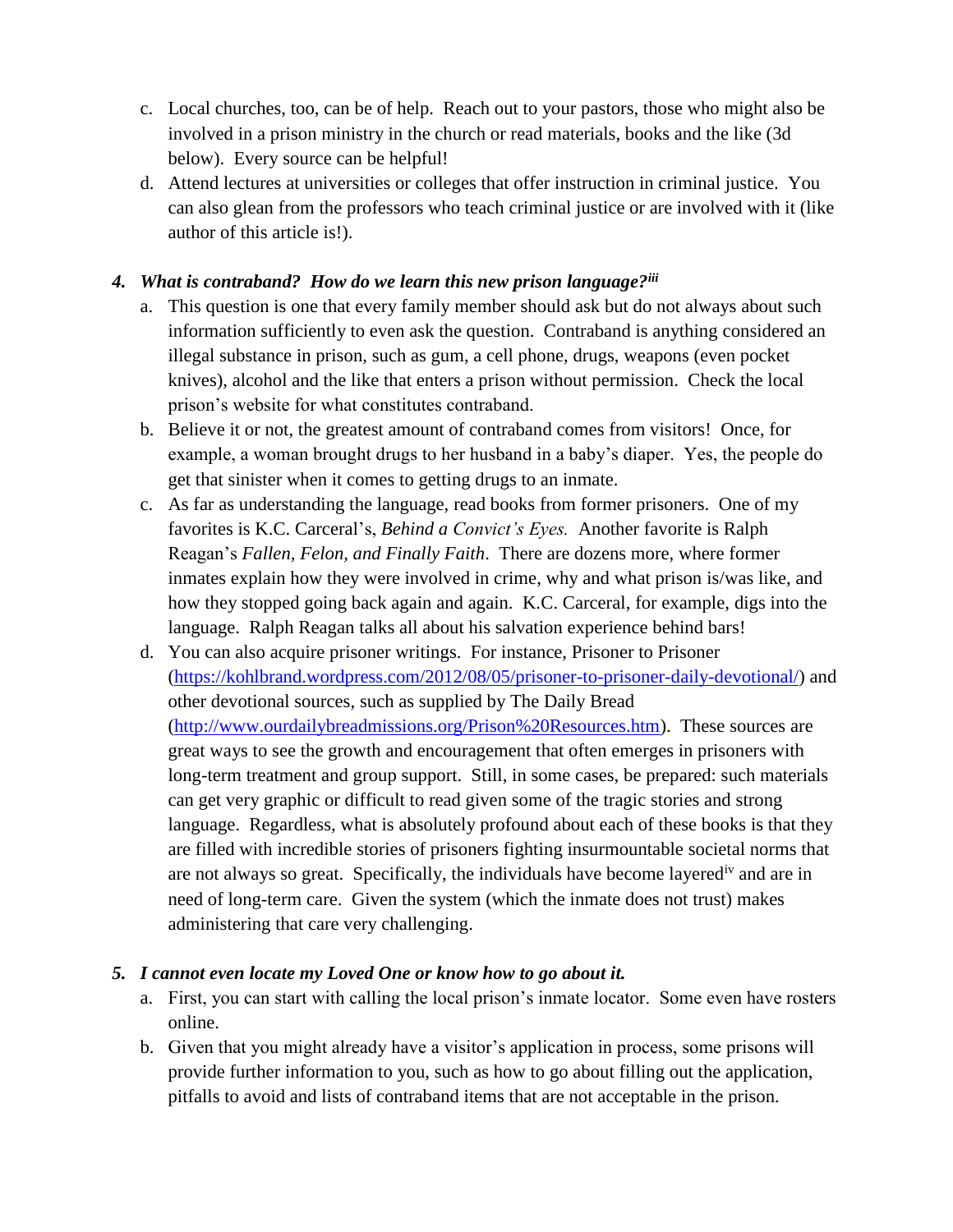### *6. They won't let me in to see my Loved One. What is going on?*

- a. There are a variety of reasons you may not be able to get it in, and the following list is not exhaustive:
	- i. During intake, your Loved One is not always eligible for visits because s/he is in segregation. The Loved One must be processed for general population (GP) and that can take time. Often, the early days of incarceration require s/he earning points for privileges, including visits, too.
	- ii. There might be a problem with clearances, too. Ensure that you have no records, even traffic violations, or prior arrests. If you do have an arrest that is drug related, you may need to consult with an attorney or friend of the court. You can contact your local court clerk for information. Or, if the clerk does not know, contact the Chaplain for assistance.
	- iii. The Loved One, depending on the severity of the crime and his or her classification, may not be entitled to contact visits. These visits, called non-contact visits, require more process time.
	- iv. Conjugal visits are allowed in some prisons; however, your Loved One will need to earn privileges for them. You can always check the prison website for the Visitor's Handbook, or even call the prison and ask how to get one for more information.
	- v. If your Loved One has earned sufficient privilege points, they can be revoked. The revocation most often occurs because of disciplinary action, thus affecting your ability to visit.
	- vi. Certain prisons allow for family visits that can last up to and even over 40 hours. Still, certain prisoners, such as Death Row, those with life or sex offenses or under disciplinary action are not always eligible.
- vii. Visits are not always allowed (a) if a prisoner has medical restrictions, (b) occurs during work/school hours or lock downs (when the prison does not allow anyone, including visitors, in or out), (c) because of crimes that involve minors, and so on. When in doubt, call the authority at the prison in charge of visitation. You can also ask the Chaplain to guide you to the right place.

You may have even more questions and the second or third document might be more helpful. Still, take comfort in knowing that these ones constitute a good beginning. They, at least, might move you closer to visitation with your Loved One while also providing deeper understanding of the issues. A final word: keep a patient heart about you. Dealing with prison rhetoric and rubric is both challenging and frustrating at times. Keep in mind that is also true for not only you and your Loved One, but also the prison staff.

*For further information, consult the Appendix with additional materials, below, Part II and III of Your Loved One Is Incarcerated, or Rev. Dr. Sandra S. Jenkins, CPC directly: [drj1753@gmail.com](mailto:drj1753@gmail.com)*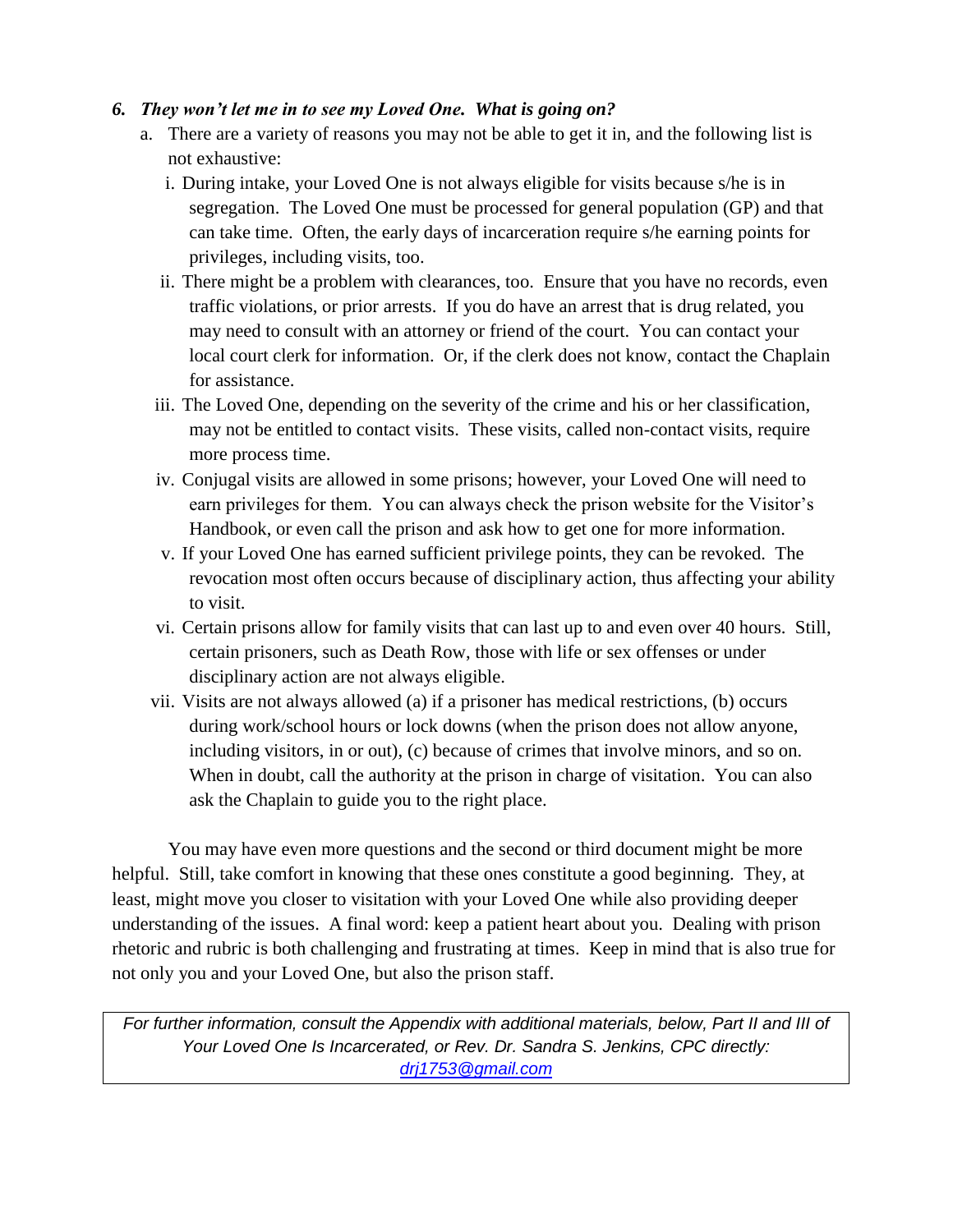## **Appendix: Materials to Investigate for further Help**

### **Devotionals, Books and Websites**

- 1. KPMI (as noted in the discussion above): [http://kpmifoundation.org/contact-us/contact](http://kpmifoundation.org/contact-us/contact-kpmi/)[kpmi/](http://kpmifoundation.org/contact-us/contact-kpmi/) You can contact them directly with your questions and a person should be able to guide you in your local area.
- 2. Devotionals Prisoner to Prisoner [https://kohlbrand.wordpress.com/2012/08/05/prisoner](https://kohlbrand.wordpress.com/2012/08/05/prisoner-to-prisoner-daily-devotional/)[to-prisoner-daily-devotional/](https://kohlbrand.wordpress.com/2012/08/05/prisoner-to-prisoner-daily-devotional/) or The Daily Bread Devotional (often available at local churches everywhere)<http://www.ourdailybreadmissions.org/Prison%20Resources.htm>
- 3. Readings of those with experience in prison, families who have inmate children or those who work in prison and write about the issues. Here are a few examples:
	- a. K.C. Carceral *Behind a Convict's Eyes*
	- b. Rev. Dr. Ralph Reagan *Fallen, Felon, and Finally Faith*
	- c. Maya Schenwar *– Locked Down, Locked Out: Why Prison Doesn't Work and How We Can Do Better*
	- d. Rev. Dr. Sandra S. Jenkins *Life After Hell: Reflections of a Bag Lady*
- 4. These resources constitute a few with which to start. Please consult Part II and III for a more comprehensive list.

### **General Rules for Entering Prisons**

There are several restrictions to pay close attention to regarding proper security and protocol. For example, prisons restrictions can include a number of limitations on what you may wear. The list below comprises a fairly common number of them. Regardless, consult the prison's list for which you plan to visit for more accurate information. For example, uniforms and colors (both for staff and inmate) are different from prison to prison. For example:

- 1. Do not wear clothing that resembles the clothing that prisoners wear (colors are specific to each prison, so double check or read the specific prison's Visitor's Handbook)
- 2. Dresses that resemble prisoner muumuu (female institutions only)
- 3. Do not wear clothing that resembles what custodial staff wear
- 4. Dress conservatively and modestly
- 5. Do not wear any item that cannot be taken off or will not clear a metal detector (such as an underwire bra or clothing with metal buttons).
- 6. In general, do not wear orange as it seems to be fairly universal across states.
- 7. Do not wear camouflage unless identification shows active or reserve military personnel
- 8. The following are not allowed in almost every prison across the US:
	- a. Strapless, halter, bare midriff, sheer, or transparent clothing;
	- b. Skirts, dresses, or shorts that expose more than two inches above the knee
	- c. Clothing that exposes the breast, genitalia, or buttocks area
	- d. Very tight, form-fitting attire (this "very tight" can vary between officers)
	- e. Wigs, hairpieces, extensions, or other headpieces except for medical reasons and with prior approval
	- f. Hats or gloves, except with prior approval or in inclement weather
	- g. Open toe or shower shoes
- 9. Although minors must clear the metal detector, children under 36 inches (typically) are not subject to the restrictions related to colors of clothing or types of material.